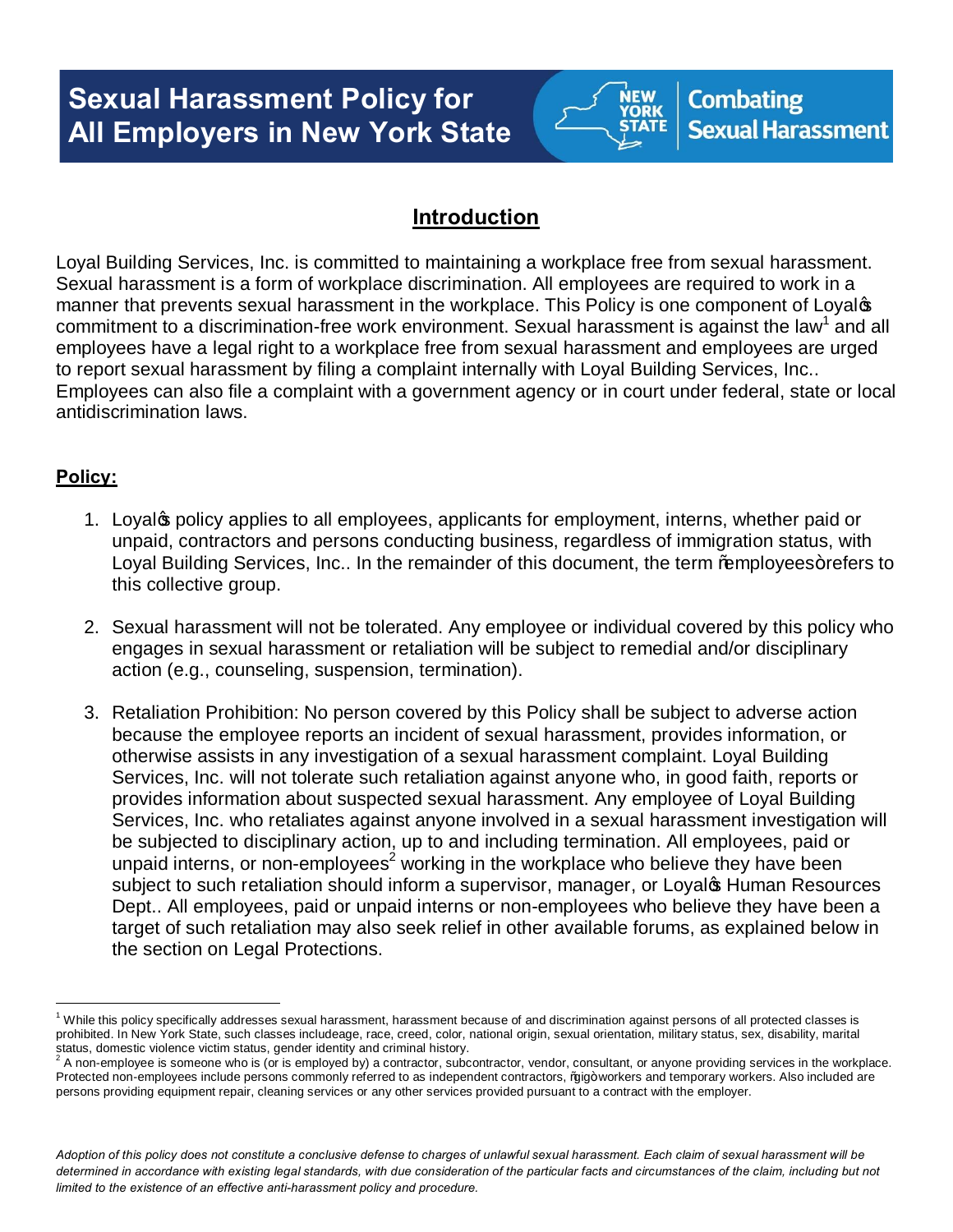- 4. Sexual harassment is offensive, is a violation of our policies, is unlawful, and may subject Loyal Building Services, Inc. to liability for harm to targets of sexual harassment. Harassers may also be individually subject to liability. Employees of every level who engage in sexual harassment, including managers and supervisors who engage in sexual harassment or who allow such behavior to continue, will be penalized for such misconduct.
- 5. Loyal Building Services, Inc. will conduct a prompt and thorough investigation that ensures due process for all parties, whenever management receives a complaint about sexual harassment, or otherwise knows of possible sexual harassment occurring. Loyal Building Services, Inc. will keep the investigation confidential to the extent possible. Effective corrective action will be taken whenever sexual harassment is found to have occurred. All employees, including managers and supervisors, are required to cooperate with any internal investigation of sexual harassment.
- 6. All employees are encouraged to report any harassment or behaviors that violate this policy. Loyal Building Services, Inc. will provide all employees a complaint form for employees to report harassment and file complaints.
- 7. Managers and supervisors are **required** to report any complaint that they receive, or any harassment that they observe or become aware of, to Loyal w Human Resources Dept. .
- 8. This policy applies to all employees, paid or unpaid interns, and non-employees and all must follow and uphold this policy. This policy must be provided to all employees and should be posted prominently in all work locations to the extent practicable (for example, in a main office, not an offsite work location) and be provided to employees upon hiring.

# **What Is "Sexual Harassment"?**

Sexual harassment is a form of sex discrimination and is unlawful under federal, state, and (where applicable) local law. Sexual harassment includes harassment on the basis of sex, sexual orientation, self-identified or perceived sex, gender expression, gender identity and the status of being transgender.

Sexual harassment includes unwelcome conduct which is either of a sexual nature, or which is directed at an individual because of that individualos sex when:

- Such conduct has the purpose or effect of unreasonably interfering with an individual twork performance or creating an intimidating, hostile or offensive work environment, even if the reporting individual is not the intended target of the sexual harassment;
- · Such conduct is made either explicitly or implicitly a term or condition of employment; or
- · Submission to or rejection of such conduct is used as the basis for employment decisions affecting an individual<sup>®</sup> employment.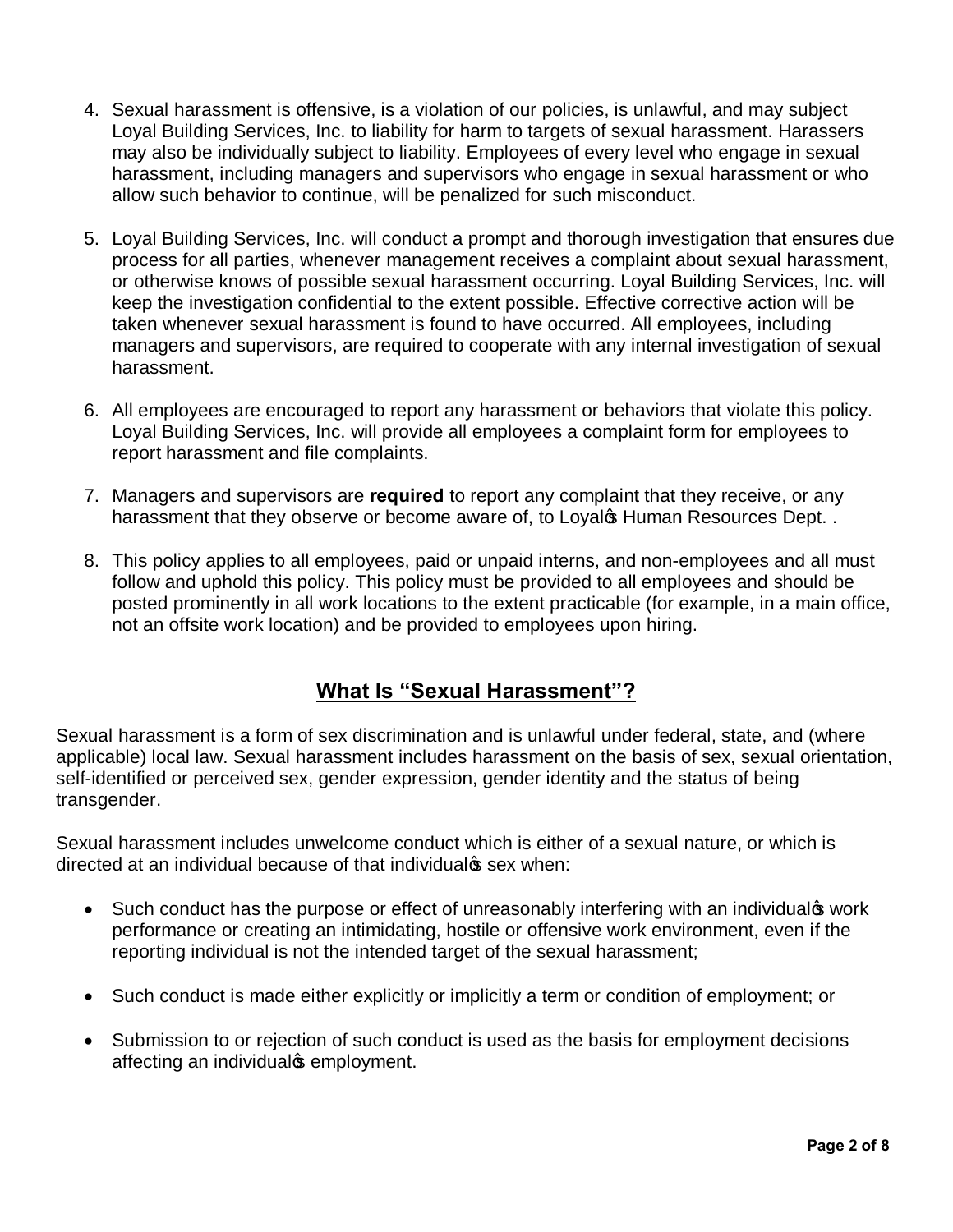A sexually harassing hostile work environment includes, but is not limited to, words, signs, jokes, pranks, intimidation or physical violence which are of a sexual nature, or which are directed at an individual because of that individual s sex. Sexual harassment also consists of any unwanted verbal or physical advances, sexually explicit derogatory statements or sexually discriminatory remarks made by someone which are offensive or objectionable to the recipient, which cause the recipient discomfort or humiliation, which interfere with the recipient to job performance.

Sexual harassment also occurs when a person in authority tries to trade job benefits for sexual favors. This can include hiring, promotion, continued employment or any other terms, conditions or privileges of employment. This is also called *"* and pro quo + harassment.

Any employee who feels harassed should report so that any violation of this policy can be corrected promptly. Any harassing conduct, even a single incident, can be addressed under this policy.

#### **Examples of sexual harassment**

The following describes some of the types of acts that may be unlawful sexual harassment and that are strictly prohibited:

- · Physical acts of a sexual nature, such as:
	- o Touching, pinching, patting, kissing, hugging, grabbing, brushing against another employee to body or poking another employees body;
	- $\circ$  Rape, sexual battery, molestation or attempts to commit these assaults.
- · Unwanted sexual advances or propositions, such as:
	- o Requests for sexual favors accompanied by implied or overt threats concerning the target to performance evaluation, a promotion or other job benefits or detriments;
	- o Subtle or obvious pressure for unwelcome sexual activities.
- Sexually oriented gestures, noises, remarks or jokes, or comments about a persong sexuality or sexual experience, which create a hostile work environment.
- · Sex stereotyping occurs when conduct or personality traits are considered inappropriate simply because they may not conform to other people's ideas or perceptions about how individuals of a particular sex should act or look.
- Sexual or discriminatory displays or publications anywhere in the workplace, such as:
	- o Displaying pictures, posters, calendars, graffiti, objects, promotional material, reading materials or other materials that are sexually demeaning or pornographic. This includes such sexual displays on workplace computers or cell phones and sharing such displays while in the workplace.
- Hostile actions taken against an individual because of that individualos sex, sexual orientation, gender identity and the status of being transgender, such as:
	- $\circ$  Interfering with, destroying or damaging a personot workstation, tools or equipment, or otherwise interfering with the individual ability to perform the job;
	- $\circ$  Sabotaging an individual  $\circ$  work;
	- o Bullying, yelling, name-calling.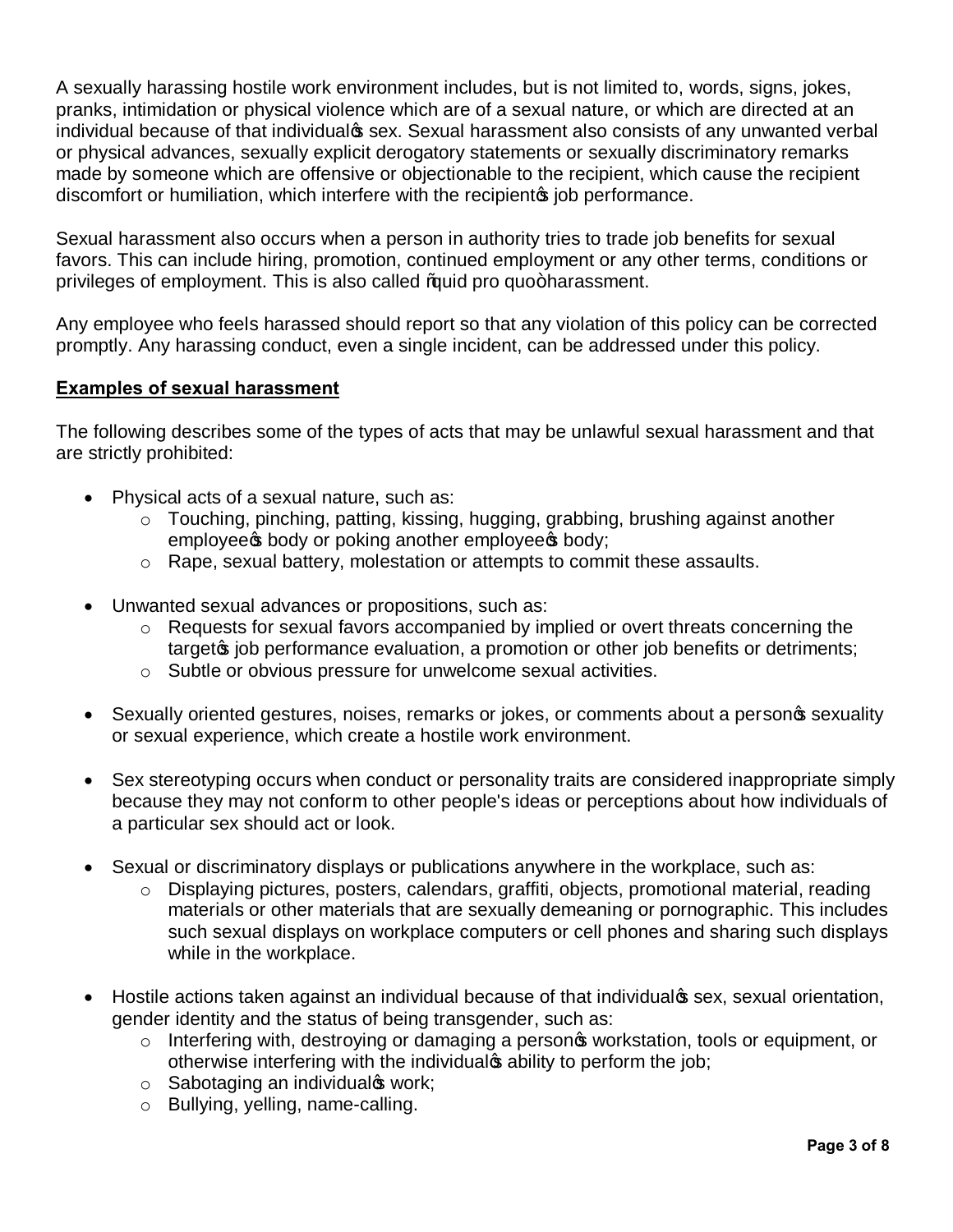#### **Who can be a target of sexual harassment?**

Sexual harassment can occur between any individuals, regardless of their sex or gender. New York Law protects employees, paid or unpaid interns, and non-employees, including independent contractors, and those employed by companies contracting to provide services in the workplace. Harassers can be a superior, a subordinate, a coworker or anyone in the workplace including an independent contractor, contract worker, vendor, client, customer or visitor.

#### **Where can sexual harassment occur?**

Unlawful sexual harassment is not limited to the physical workplace itself. It can occur while employees are traveling for business or at employer sponsored events or parties. Calls, texts, emails, and social media usage by employees can constitute unlawful workplace harassment, even if they occur away from the workplace premises, on personal devices or during non-work hours.

## **Retaliation**

Unlawful retaliation can be any action that could discourage a worker from coming forward to make or support a sexual harassment claim. Adverse action need not be job-related or occur in the workplace to constitute unlawful retaliation (e.g., threats of physical violence outside of work hours).

Such retaliation is unlawful under federal, state, and (where applicable) local law. The New York State Human Rights Law protects any individual who has engaged in % arotected activity. + Protected activity occurs when a person has:

- made a complaint of sexual harassment, either internally or with any anti-discrimination agency;
- testified or assisted in a proceeding involving sexual harassment under the Human Rights Law or other anti-discrimination law;
- · opposed sexual harassment by making a verbal or informal complaint to management, or by simply informing a supervisor or manager of harassment;
- reported that another employee has been sexually harassed; or
- encouraged a fellow employee to report harassment.

Even if the alleged harassment does not turn out to rise to the level of a violation of law, the individual is protected from retaliation if the person had a good faith belief that the practices were unlawful. However, the retaliation provision is not intended to protect persons making intentionally false charges of harassment.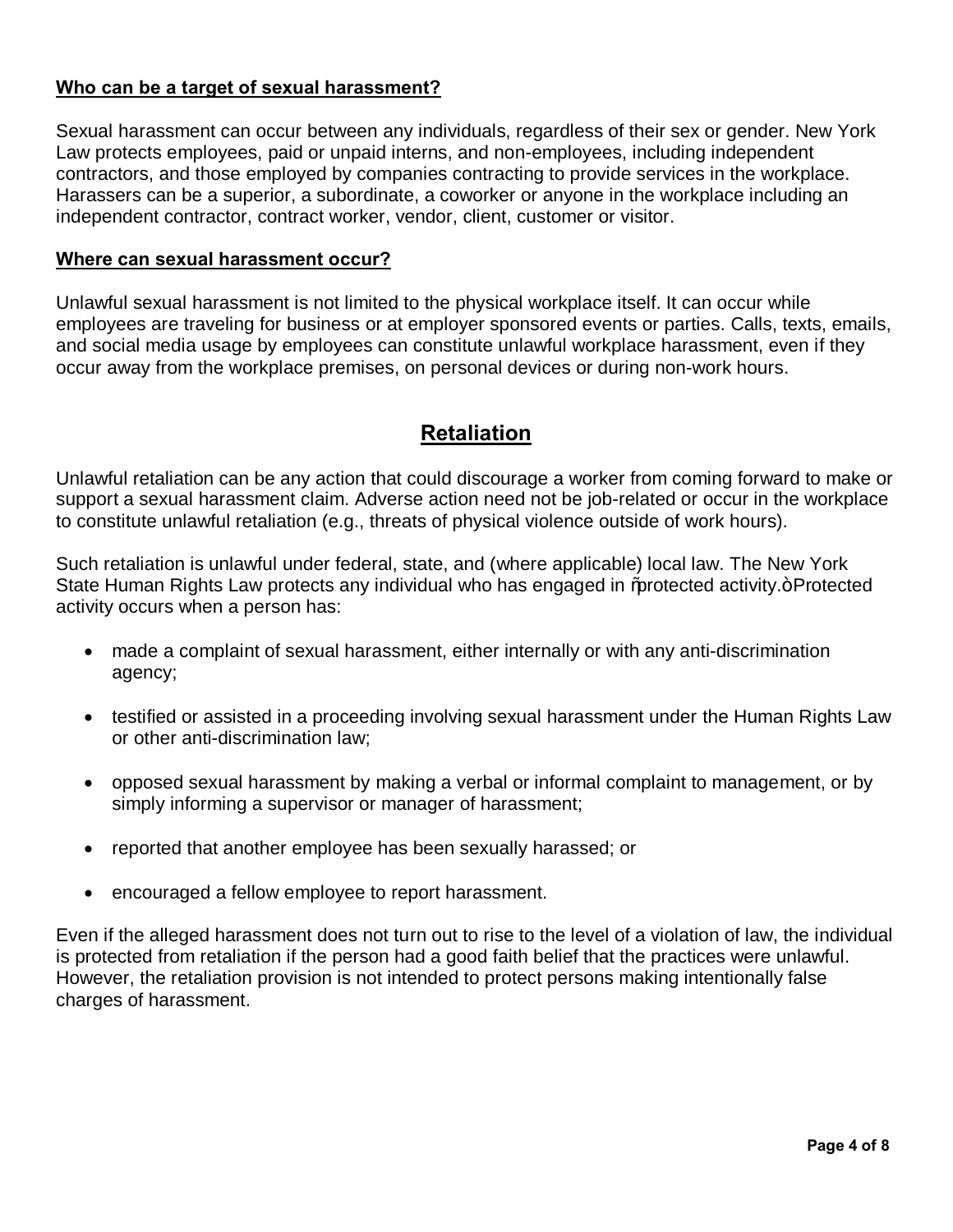## **Reporting Sexual Harassment**

**Preventing sexual harassment is everyone's responsibility.** Loyal Building Services, Inc. cannot prevent or remedy sexual harassment unless it knows about it. Any employee, paid or unpaid intern or non-employee who has been subjected to behavior that may constitute sexual harassment is encouraged to report such behavior to a supervisor, manager, or Loyal & Human Resources Dept.. Anyone who witnesses or becomes aware of potential instances of sexual harassment should report such behavior to a supervisor, manager, or Loyal w Human Resources Dept..

Reports of sexual harassment may be made verbally or in writing. A form for submission of a written complaint is attached to this Policy, and all employees are encouraged to use this complaint form. Employees who are reporting sexual harassment on behalf of other employees should use the complaint form and note that it is on another employee op behalf.

Employees, paid or unpaid interns or non-employees who believe they have been a target of sexual harassment may also seek assistance in other available forums, as explained below in the section on Legal Protections.

### **Supervisory Responsibilities**

All supervisors and managers who receive a complaint or information about suspected sexual harassment, observe what may be sexually harassing behavior or for any reason suspect that sexual harassment is occurring, are required to report such suspected sexual harassment to Loyal<sup>®</sup> Human Resources Dept.. In addition to being subject to discipline if they engaged in sexually harassing conduct themselves, supervisors and managers will be subject to discipline for failing to report suspected sexual harassment or otherwise knowingly allowing sexual harassment to continue.

Supervisors and managers will also be subject to discipline for engaging in any retaliation.

## **Complaint and Investigation of Sexual Harassment**

**All** complaints or information about sexual harassment will be investigated, whether that information was reported in verbal or written form. Investigations will be conducted in a timely manner, and will be confidential to the extent possible.

An investigation of any complaint, information or knowledge of suspected sexual harassment will be prompt and thorough, commenced immediately and completed as soon as possible. The investigation will be kept confidential to the extent possible. All persons involved, including complainants, witnesses and alleged harassers will be accorded due process, as outlined below, to protect their rights to a fair and impartial investigation.

Any employee may be required to cooperate as needed in an investigation of suspected sexual harassment. Loyal Building Services, Inc. will not tolerate retaliation against employees who file complaints, support another t complaint or participate in an investigation regarding a violation of this policy.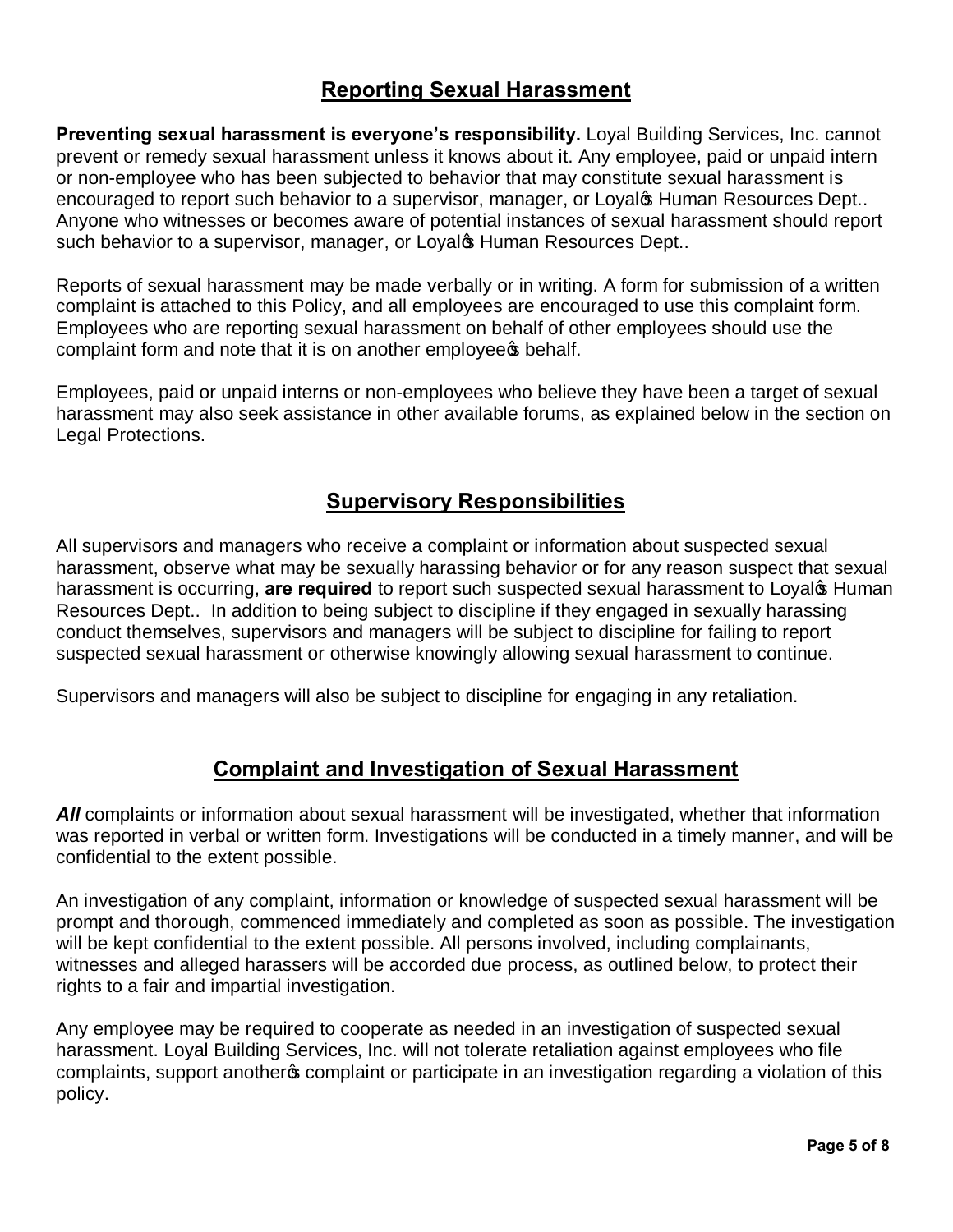While the process may vary from case to case, investigations should be done in accordance with the following steps:

- Upon receipt of complaint, Loyal & Human Resources Dept. will conduct an immediate review of the allegations, and take any interim actions (e.g., instructing the respondent to refrain from communications with the complainant), as appropriate. If complaint is verbal, encourage the individual to complete the *C*omplaint Form+in writing. If he or she refuses, prepare a Complaint Form based on the verbal reporting.
- · If documents, emails or phone records are relevant to the investigation, take steps to obtain and preserve them.
- · Request and review all relevant documents, including all electronic communications.
- Interview all parties involved, including any relevant witnesses;
- · Create a written documentation of the investigation (such as a letter, memo or email), which contains the following:
	- $\circ$  A list of all documents reviewed, along with a detailed summary of relevant documents;
	- $\circ$  A list of names of those interviewed, along with a detailed summary of their statements;
	- o A timeline of events;
	- o A summary of prior relevant incidents, reported or unreported; and
	- o The basis for the decision and final resolution of the complaint, together with any corrective action(s).
- · Keep the written documentation and associated documents in a secure and confidential location.
- · Promptly notify the individual who reported and the individual(s) about whom the complaint was made of the final determination and implement any corrective actions identified in the written document.
- Inform the individual who reported of the right to file a complaint or charge externally as outlined in the next section.

## **Legal Protections And External Remedies**

Sexual harassment is not only prohibited by Loyal Building Services, Inc. but is also prohibited by state, federal, and, where applicable, local law.

Aside from the internal process at Loyal Building Services, Inc., employees may also choose to pursue legal remedies with the following governmental entities. While a private attorney is not required to file a complaint with a governmental agency, you may seek the legal advice of an attorney.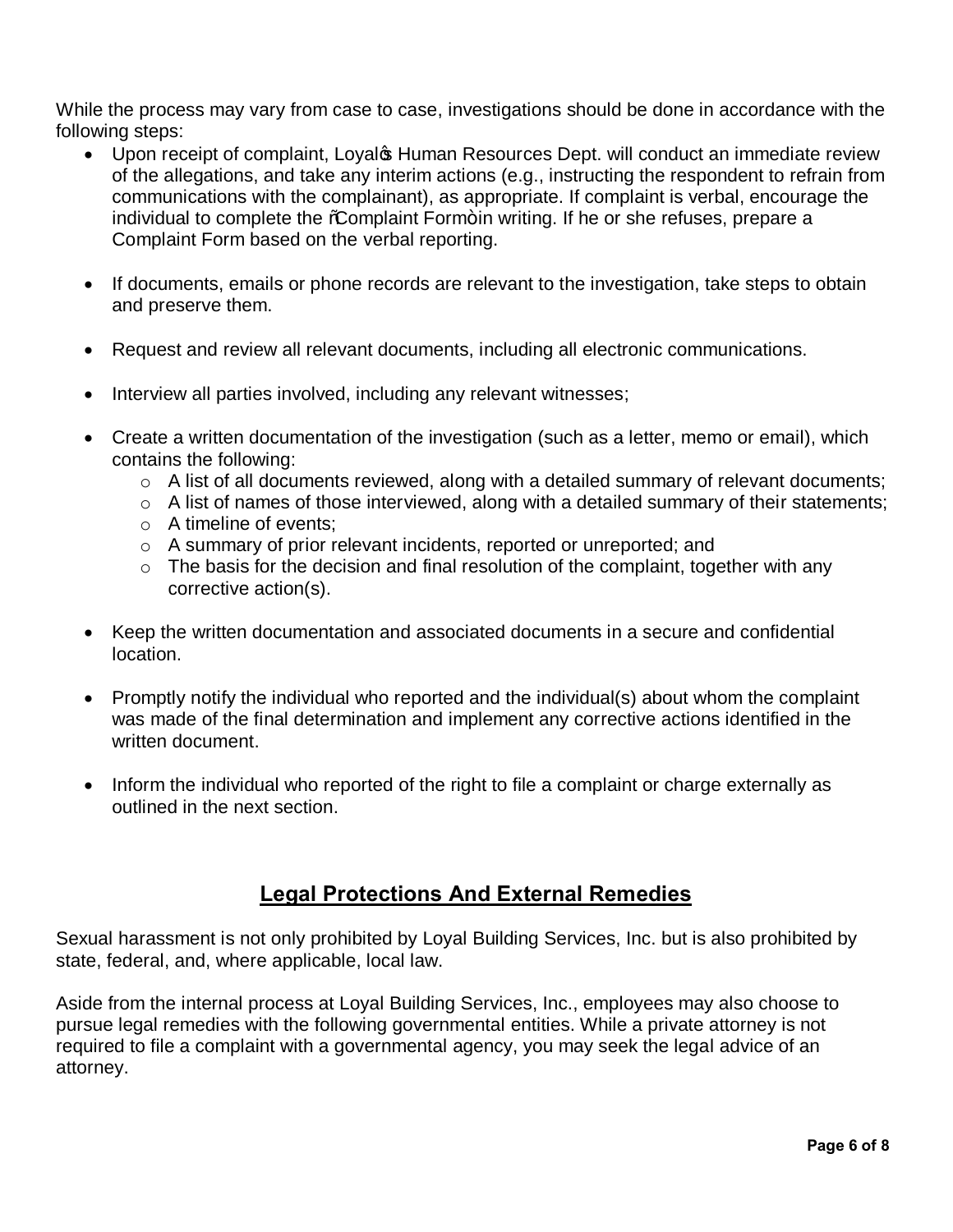In addition to those outlined below, employees in certain industries may have additional legal protections.

### **State Human Rights Law (HRL)**

The Human Rights Law (HRL), codified as N.Y. Executive Law, art. 15, § 290 et seq., applies to all employers in New York State with regard to sexual harassment, and protects employees, paid or unpaid interns and non-employees, regardless of immigration status. A complaint alleging violation of the Human Rights Law may be filed either with the Division of Human Rights (DHR) or in New York State Supreme Court.

Complaints with DHR may be filed any time **within one year** of the harassment. If an individual did not file at DHR, they can sue directly in state court under the HRL, **within three years** of the alleged sexual harassment. An individual may not file with DHR if they have already filed a HRL complaint in state court.

Complaining internally to Loyal Building Services, Inc. does not extend your time to file with DHR or in court. The one year or three years is counted from date of the most recent incident of harassment.

You do not need an attorney to file a complaint with DHR, and there is no cost to file with DHR.

DHR will investigate your complaint and determine whether there is probable cause to believe that sexual harassment has occurred. Probable cause cases are forwarded to a public hearing before an administrative law judge. If sexual harassment is found after a hearing, DHR has the power to award relief, which varies but may include requiring your employer to take action to stop the harassment, or redress the damage caused, including paying of monetary damages, attorney of fees and civil fines.

DHR<sub>G</sub> main office contact information is: NYS Division of Human Rights, One Fordham Plaza, Fourth Floor, Bronx, New York 10458. You may call (718) 741-8400 or visit: www.dhr.ny.gov.

Contact DHR at (888) 392-3644 or visit dhr.ny.gov/complaint for more information about filing a complaint. The website has a complaint form that can be downloaded, filled out, notarized and mailed to DHR. The website also contains contact information for DHR $\sigma$  regional offices across New York State.

#### **Civil Rights Act of 1964**

The United States Equal Employment Opportunity Commission (EEOC) enforces federal antidiscrimination laws, including Title VII of the 1964 federal Civil Rights Act (codified as 42 U.S.C. § 2000e et seq.). An individual can file a complaint with the EEOC anytime within 300 days from the harassment. There is no cost to file a complaint with the EEOC. The EEOC will investigate the complaint, and determine whether there is reasonable cause to believe that discrimination has occurred, at which point the EEOC will issue a Right to Sue letter permitting the individual to file a complaint in federal court.